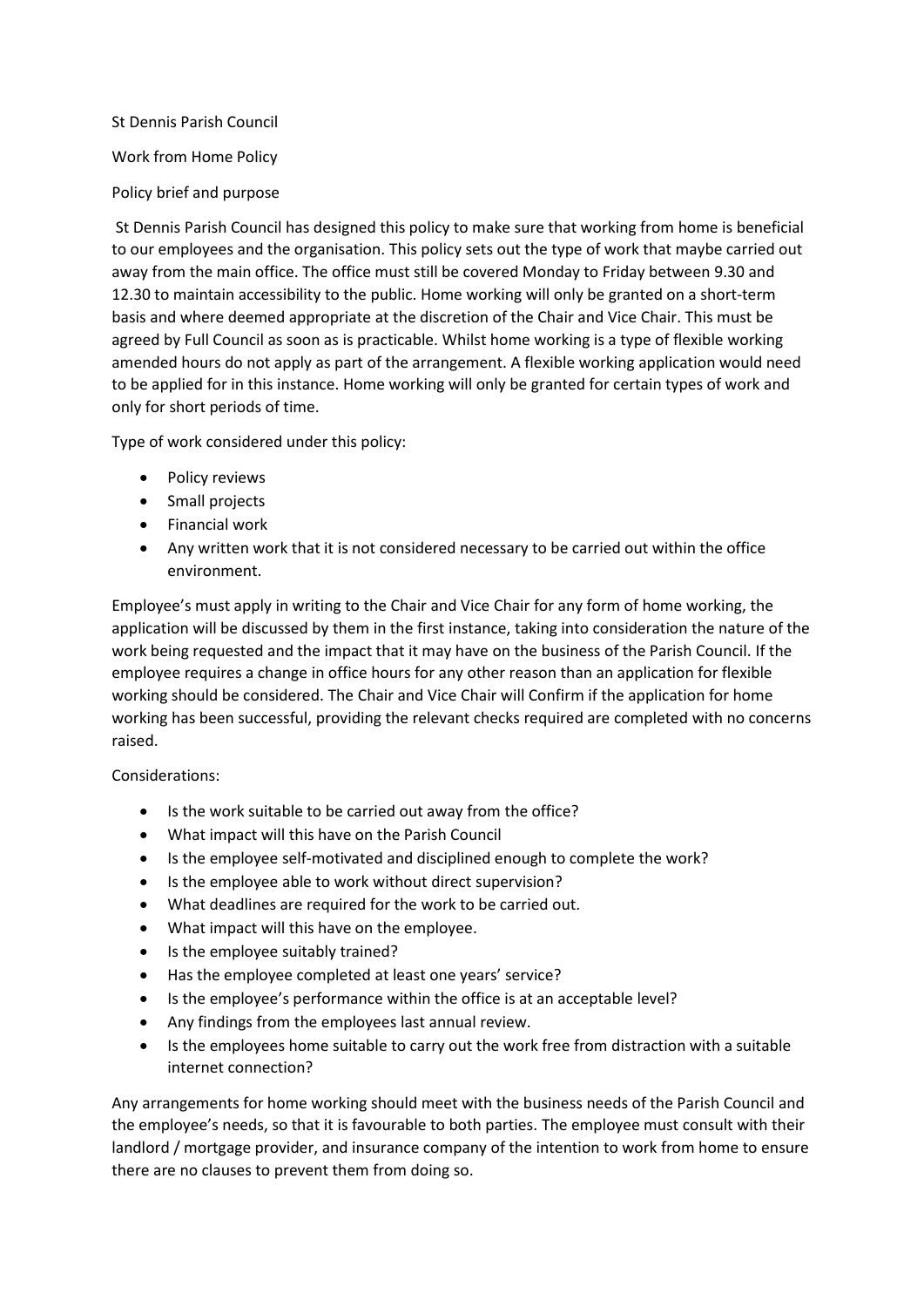St Dennis Parish Council has a duty of care to its employees, to ensure that they have reasonable space and a safe environment, with adequate security and privacy in which to work. As such prior to a decision to work at home being approved, a risk assessment of the employees' home must be undertaken by the Chair and Vice Chair at the convenience of the employee. If however concerns are identified during the risk assessment it is the responsibility of the employee to ensure that the concerns identified are addressed, the Council will determine a timescale for any works that need to be undertaken, this will be dependent on the actions required. If this timescale is not met without reasonable explanation from the employee, St Dennis Parish Council reserves the right to refuse any home working application.

Should the working from home application be approved, the Parish Council will supply a password protected laptop with appropriate internet security on which to carry out the work. The employee will be responsible for supplying light, heat and a suitable internet connection (if required). The laptop will remain the property of the Parish Council and must not be used for the employee's personal use.

If after the approval of a home working application has been approved the employee decides to relocate to other accommodation on a temporary or permanent basis any equipment must be returned to the parish Council office and the application process will start again.

Any work carried out at the home of an employee must be undertaken on the equipment provided, any information sent to councillors must be from the Parish Council official email addresses. The laptop and any files that are required for the purpose of home working are required to be kept in a safe and secure manner by the employee at all times. Any information of a privileged or sensitive nature must not at any time be left unattended or unsecure, any failure to comply with this will result in charges of gross misconduct being bought against the employee. All files and the laptop must be returned to the office as and when the home working task has been completed or when the employee is required to be in the office environment.

To ensure that an employee's performance is monitored during the time of home working appropriate hours will be allocated from the employees contracted hours for the specific duty outlined within the application. If the application is for additional duties to be performed the Council will allocate the number of hours to be awarded when approving the application. If the employee reaches the hours allocated but has not completed the task, a request stating the need for and amount of additional hours along with a progress report must be provided to the Chair and Vice Chair before work continues. Selected councillors from the staffing committee or the clerk may request with reasonable notice to attend the employee's residence to check the progress of the work and ensure that this policy along with the general health and safety policies are being adhered to.

During any home working application that has been approved the employee will be expected to attend the office covering normal opening hours and in accordance with their contract, or when covering holidays and sickness.

In the event of immediate need for work to be carried out at home and providing a current risk assessment is in place, the clerk can under certain circumstances request permission via email to the chair and vice chair. Stating the reason behind the request and the amount of time required, providing this does not exceed the clerks contracted hours the Chair and Vice Chair can give permission, but this must be reported to full council at the earliest convenience for agreement.